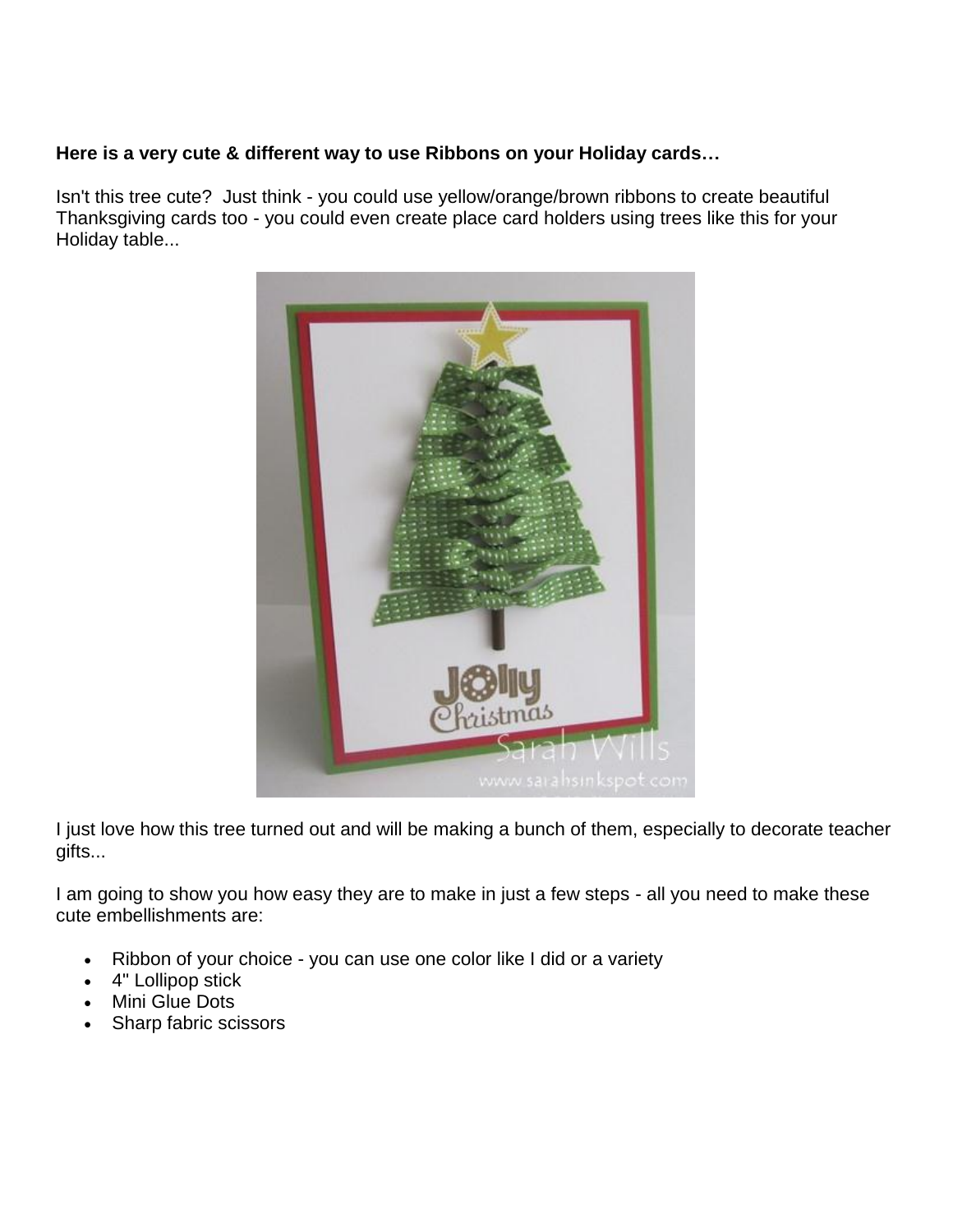## **The Ribbon Tree trunk:**

Take your 4″ lollipop stick - *I found them at my local Walmart at around \$2 a pack and I know that large craft stores also carry them* – and use acrylic paint or ink to color it.

I wanted mine to be Soft Suede and so simply took the lollipop stick and rolled it around my ink pad and it colored beautifully and quickly – and it dried super fast too!

I decided to cut 1/2' off of the top to make room for my star and used wire cutters to do this...



## **The Ribbon Tree:**

You are going to cut your Ribbon of choice into lengths – I used Gumball Green Stitched Satin and cut mine at:

- 1 x 5 1/4″
- $1 \times 4 \frac{1}{2}$
- $1 \times 4$ "
- 1 x 3 3/4″
- 7 x 3″ *it gets tough to tie knots if you go shorter than this!*

Tie a knot into the center of each and attach each to a Mini Glue Dot...

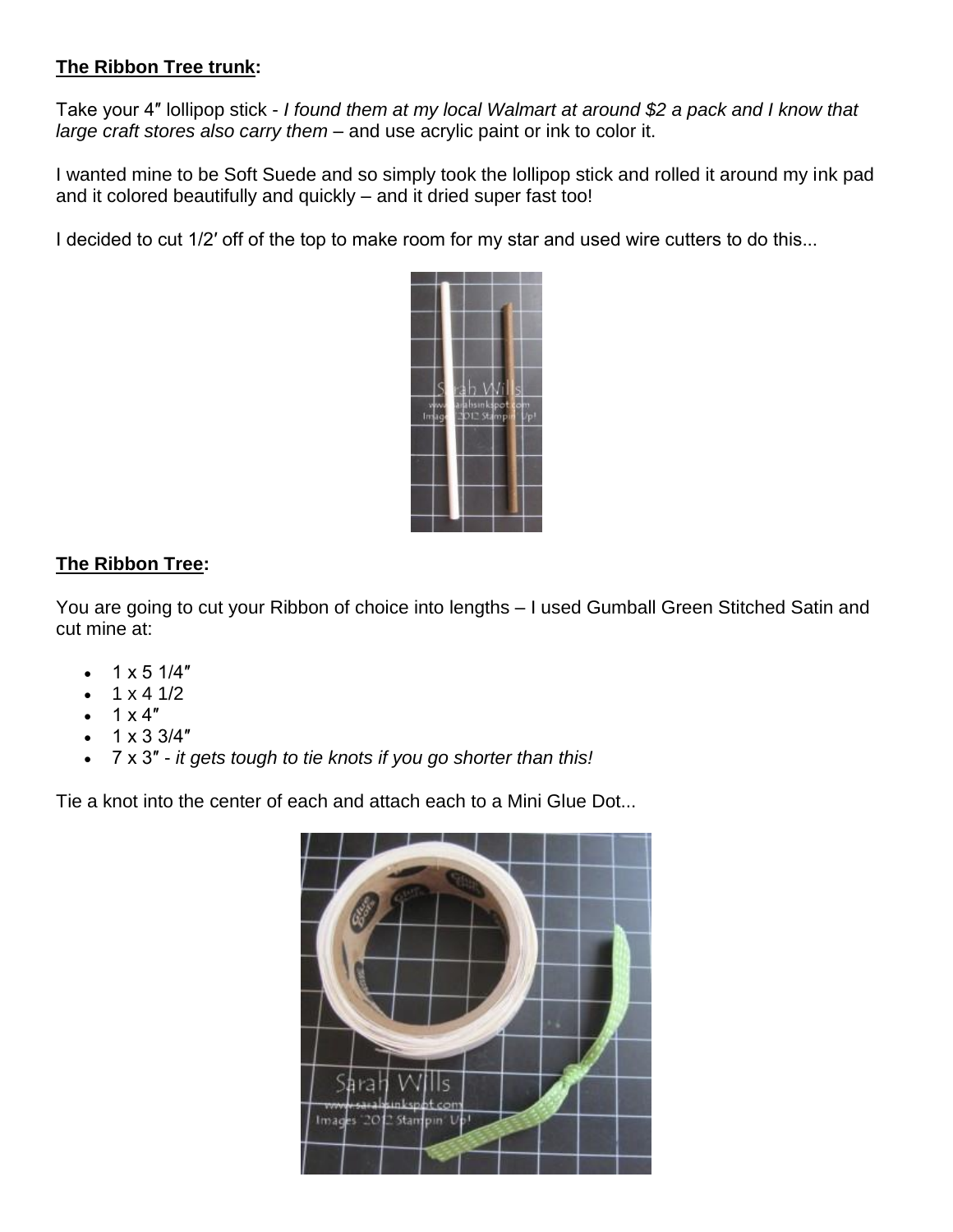## **Now you are going to attach your ribbons to your tree trunk in one of two ways:**

- 1. adhere each ribbon to the center of your tree trunk from the largest at the bottom through to the smallest at the top - and then trim freehand using your fabric scissors
- 2. OR do what I did (because I am a perfectionist LOL) and use a template behind the tree to guide you in your placement & cutting.

If you choose Step 1 simply add each piece of ribbon to your tree and trim to shape - you are done!

If you choose Step 2 then follow the directions below:

Firstly you need to create a template to guide you in placement & cutting of your ribbons (this can be used more than once) - cut a piece of scrap cardstock to measure 3" x 2 1/2"...



Now you are going to make a pencil mark on your widest length at the half way point - 1 1/2"...



And using your paper trimmer, cut from this point down to the outside corner - repeat for the other side - to give you a triangle...

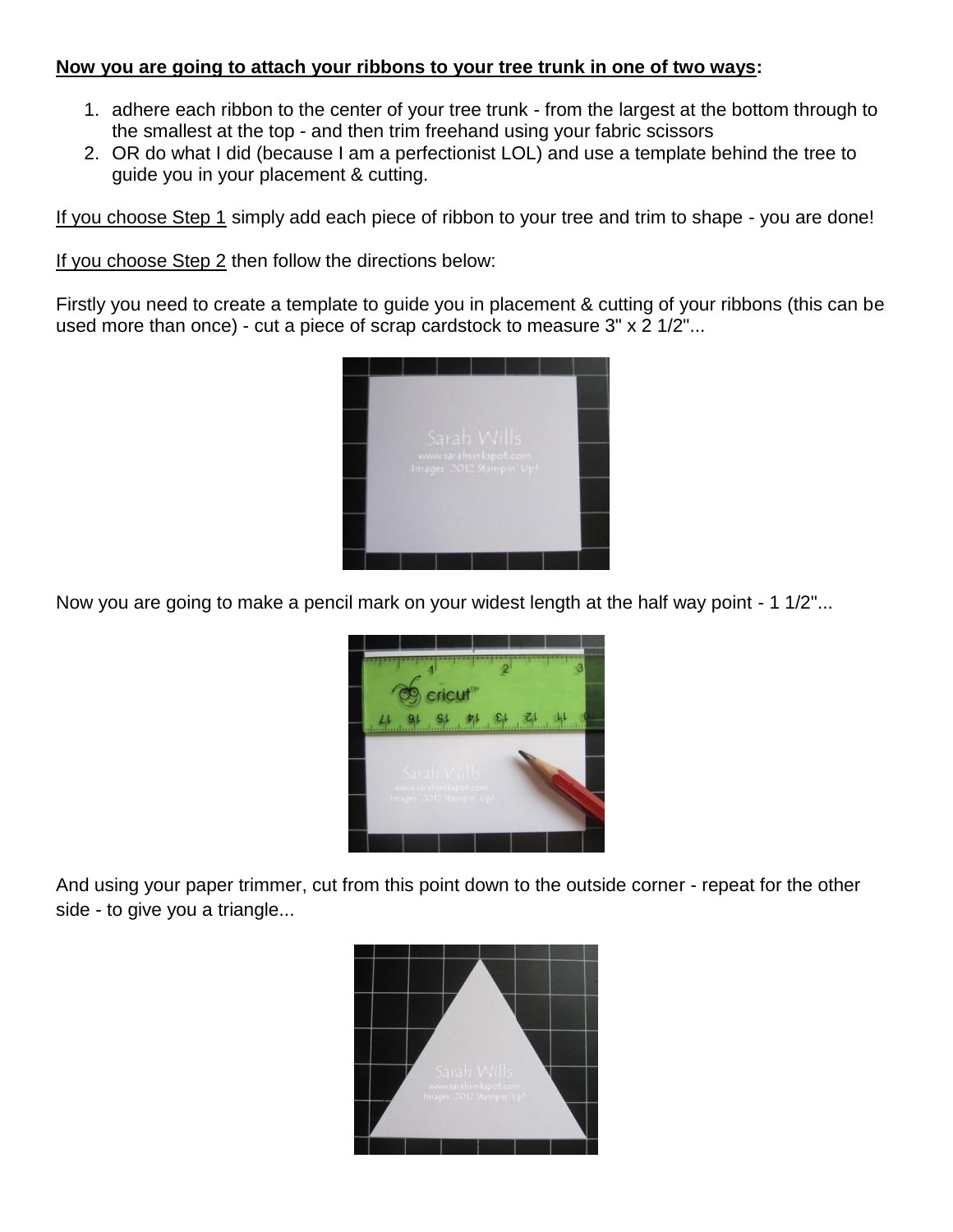Set your tree trunk in position onto that triangle - to secure it just use a glue dot to stop if from moving around - this is not a permanent position, just temporary whilst you work on the tree.

As you can see from my photo below, this is the perfect size for a standard card front - but of course if you prefer it to be larger or smaller, adjust the size of your template accordingly...



Move your tree trunk to a work surface and add your first ribbon...



Gradually work your way up the trunk...